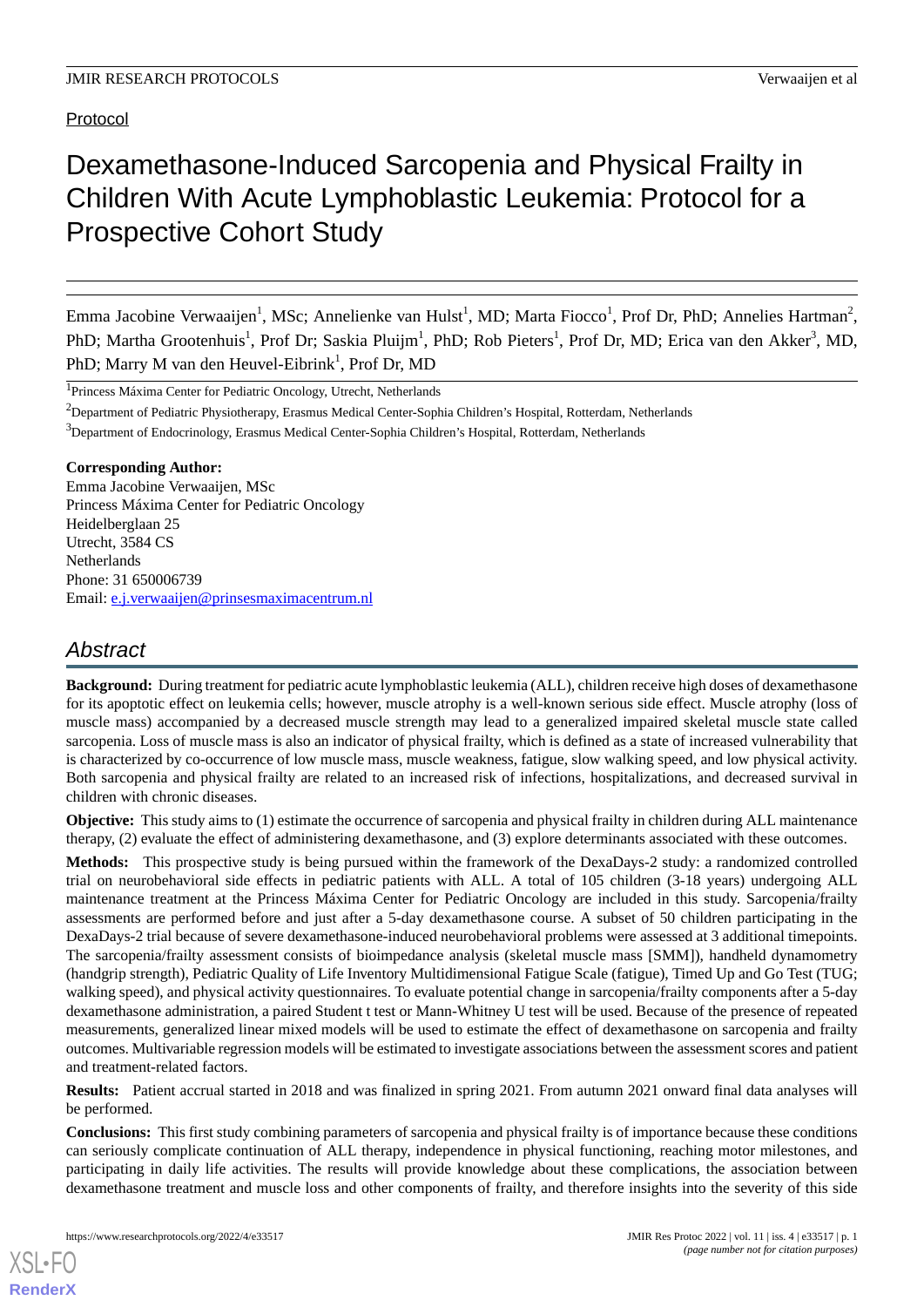effect. By exploring potential determinants that may be associated with sarcopenia and physical frailty, we may be able to identify children at risk at an earlier stage and provide timely interventions.

**International Registered Report Identifier (IRRID):** DERR1-10.2196/33517

*(JMIR Res Protoc 2022;11(4):e33517)* doi:  $10.2196/33517$ 

#### **KEYWORDS**

acute lymphoblastic leukemia; sarcopenia; physical frailty; muscle atrophy; dexamethasone; fatigue; physical activity; glucocorticoid-induced atrophy

# *Introduction*

Acute lymphoblastic leukemia (ALL) is the most prevalent pediatric cancer worldwide. Advances in treatment strategies and supportive care have resulted in a 5-year survival rate of about 90% in high-income countries [[1-](#page-7-0)[3\]](#page-7-1). Consequently, there is growing attention for adverse health effects, including impairments in physical performance during and after therapy [[4](#page-7-2)[-6](#page-7-3)]. Impairments in physical performance, either transient or permanent, in children with ALL are usually explained by a neurological disorder, fractures, osteonecrosis, general malaise, pain, or severe muscle atrophy [[7-](#page-7-4)[11](#page-7-5)]. Muscle atrophy, in turn, can be caused by malnutrition, inflammation, low physical activity, and can be aggravated by treatment with glucocorticoids [[12](#page-7-6)[,13](#page-7-7)]. Glucocorticoids, which are essential in the treatment of ALL, are known to regulate protein metabolism in skeletal muscle, thereby inducing a catabolic effect and consequent muscle atrophy [[14,](#page-7-8)[15](#page-7-9)].

Dexamethasone is the most potent glucocorticoid and a cornerstone for the treatment of pediatric ALL, because it reduces the frequency of central nervous system relapse [[15\]](#page-7-9). As it is administered in high doses for considerable periods in various ALL protocols worldwide (6 mg/m<sup>2</sup> per day) [\[16](#page-7-10)-[18\]](#page-7-11), children with ALL carry an increased risk of glucocorticoid-induced muscle atrophy [[15\]](#page-7-9).

Muscle atrophy (loss of muscle mass) when accompanied by decreased muscle strength may indicate a generalized skeletal muscle disorder called sarcopenia [\[19](#page-7-12)]. Sarcopenia, defined as the combination of low muscle mass and strength or function, is associated with increased adverse health outcomes in various adult populations [[20\]](#page-7-13). The presence of sarcopenia has been investigated to a limited extent in 3 previous studies including children with ALL  $[4,21,22]$  $[4,21,22]$  $[4,21,22]$  $[4,21,22]$  $[4,21,22]$ , which indicated that muscle mass loss in children during ALL therapy was associated with the number and duration of hospital admissions [[4\]](#page-7-2), occurrence of invasive fungal infections, other adverse events of Common Terminology Criteria for Adverse Events (CTCAE) grade ≥III [[21\]](#page-8-0), and even—when fat mass and body mass index were increased—with impaired survival [\[22](#page-8-1)]. However, due to small sample sizes and methodological limitations, which make it difficult to correct for relevant confounders, it is unclear if these results indicate a true causal relationship or coassociation.

Physical frailty is another undesired consequential state, and is characterized by 5 components: unintentional weight loss (due to muscle mass loss), muscle weakness, self-reported exhaustion, slow walking speed, and low physical activity [\[23](#page-8-2)]. Physical frailty has been reported as a state of reduced physiologic

[XSL](http://www.w3.org/Style/XSL)•FO **[RenderX](http://www.renderx.com/)**

reserve with increased vulnerability to stressors. It was first defined in the elderly by Fried et al [[23\]](#page-8-2), and was shown to be associated with disabilities and early mortality in young adult survivors of childhood cancer [\[24](#page-8-3)-[27\]](#page-8-4). The 5 components of physical frailty have all been individually described to occur in children with ALL. For example, higher levels of fatigue were reported in children with ALL compared with children from the general population, and more often during dexamethasone treatment [\[28](#page-8-5),[29\]](#page-8-6). Besides, several studies showed that children with ALL had muscle mass loss [\[22](#page-8-1)], muscle weakness [\[5](#page-7-14),[6,](#page-7-3)[30](#page-8-7)], slow walking speed  $[5,31]$  $[5,31]$  $[5,31]$  $[5,31]$ , and reduced physical activity levels [[32](#page-8-9)[-34](#page-8-10)]. It is therefore relevant to study whether co-occurrence of these 5 physical frailty components may be prevalent in children with ALL, putting them at risk for serious complications.

There is some known overlap between physical frailty and sarcopenia; in fact, sarcopenia has been reported as a precursor of frailty in older adults [[23](#page-8-2)[,35](#page-8-11)-[37\]](#page-8-12). The biological and clinical relationships between these 2 states in pediatric cancer populations are not clear yet.

The development of sarcopenia or physical frailty or both in children during ALL therapy is undesirable because of the consequences it may have for therapy (discontinuation or dose reduction due to clinical state), physical abilities, motor development, and child participation levels in daily life activities, as well as the potential negative effects on the longer term. To our knowledge, physical frailty in children has been assessed in only 2 previous studies, but not yet in pediatric patients with cancer. In both studies the frailty phenotype was associated with severe infections and increased hospitalizations [[38,](#page-8-13)[39\]](#page-8-14).

So far, frailty has not been examined in children during ALL treatment nor has the relationship between dexamethasone and sarcopenia/frailty been investigated. Hence, the aims of this study are to estimate the occurrence of sarcopenia and physical frailty in children with ALL during maintenance therapy, to evaluate the effect of administering dexamethasone on sarcopenia and frailty (and their individual components) and to explore potential determinants associated with these outcomes. This paper describes the statistical design and methodology for this study.

# *Methods*

## **Study Design and Patient Recruitment**

This prospective national observational cohort study is taking place at the Princess Máxima Center for Pediatric Oncology,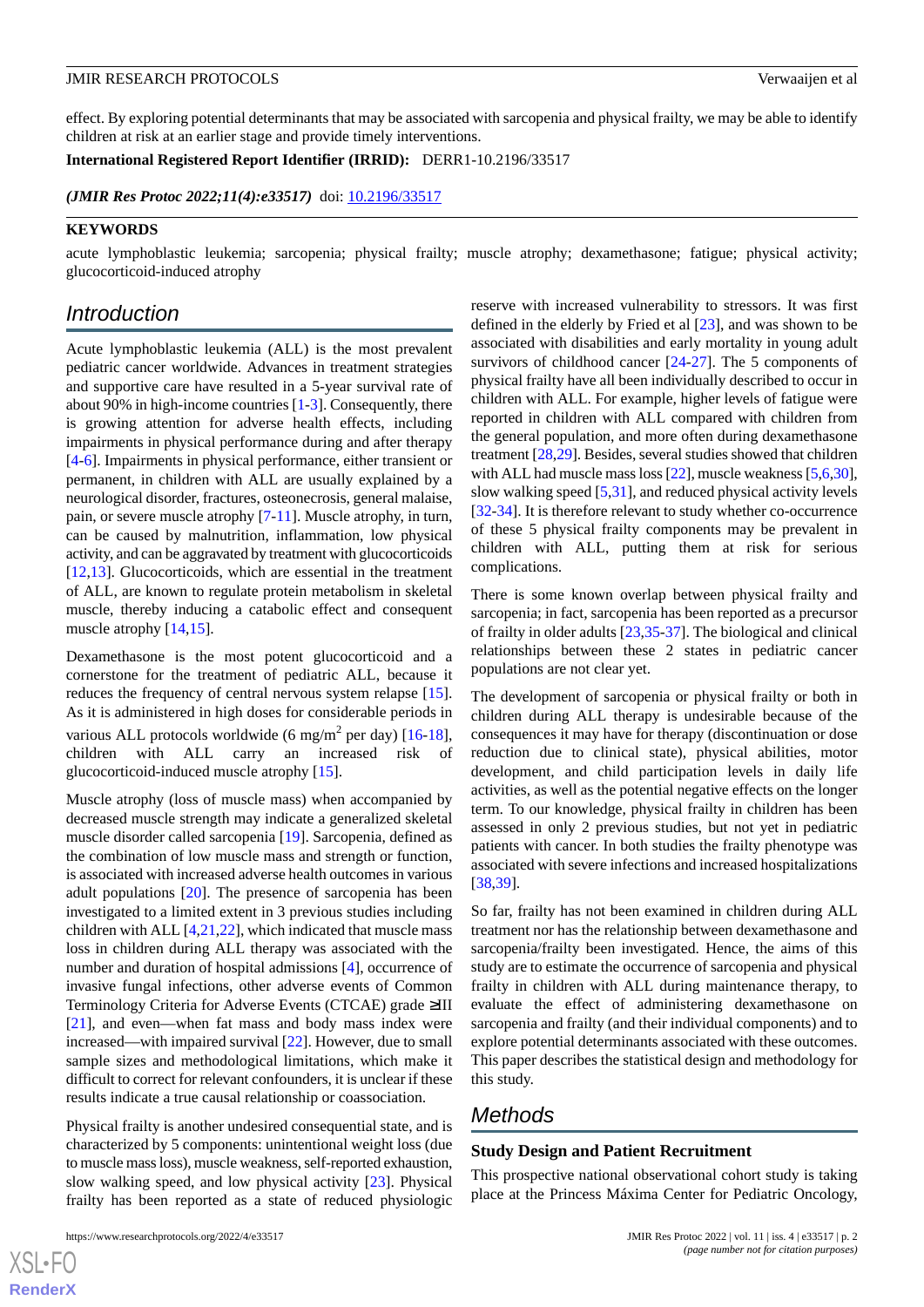Utrecht, the Netherlands. The children included in this study are participating in the DexaDays-2 study: a randomized controlled trial on neurobehavioral side effects in pediatric patients with ALL [[40\]](#page-8-15). In that study, Dutch patients with ALL are eligible when they fulfill the following criteria: age 3-18, confirmed diagnosis of ALL, and inclusion in the Dutch Childhood Oncology Group (DCOG) medium-risk group of the ALL-11 protocol. Only patients between 3 and 18 years can participate as this was an inclusion criterion for the DexaDays-2 study, because the questionnaires used in that study are validated only for those ages. Children who reach the age of 3 years during maintenance therapy and are still due to receive 5 dexamethasone courses after their birthday (at least 15 weeks before the end of therapy) are also eligible. Exclusion criteria of that study are anticipated compliance problems, underlying conditions that affect the absorption of oral medication, uncontrolled infections, or any other complications that may interfere with administering dexamethasone treatment, insufficient command of the Dutch language, preexisting mental retardation, and hydrocortisone or risperidone use during the invitation to participate.

Our study on sarcopenia and frailty is being pursued within the framework of the aforementioned DexaDays-2 study. The latter consists of 2 parts: an identification study (including 2 timepoints: T1-T2) and a randomized controlled trial (T3-T11). The prospective observations of the current study are performed at a subset of these time points ([Figure 1\)](#page-2-0) during 15 weeks of the maintenance phase of ALL therapy.

A total of 105 patients will undergo a physical frailty assessment before (T1) and after 5 days (T2) of dexamethasone administration (6 mg/m<sup>2</sup> per day in 3 dosages). A subset of 50 children will be assessed at 3 additional timepoints (T3, T7, and T11), to observe the process of sarcopenia and physical frailty longitudinally. This subset comprised children participating in the DexaDays-2 randomized controlled trial based on the severity of their neurobehavioral problems. These 50 patients will receive physiological dosages of hydrocortisone or placebo during a 5-day dexamethasone treatment, and the cross-over will take place after 2 courses of dexamethasone treatment. The sample size is based on the DexaDays-2 study power calculation [[40\]](#page-8-15).

<span id="page-2-0"></span>Figure 1. Timeline for sarcopenia and physical frailty assessment during the study. <sup>a</sup>Patients continue with this part of the study when they have significant dexamethasone-induced behavioral problems, based on the study design of the DexaDays-2 study. ALL: acute lymphoblastic leukemia; MR: medium risk; Dexa: dexamethasone.



## **Ethics Approval**

The study was approved by the Medical Ethics Committees of the Erasmus Medical Center Rotterdam (reference number: NL62388.078.174).

#### **Outcome Definitions: Sarcopenia and Physical Frailty**

#### *Sarcopenia*

We will use the most widely cited definition of sarcopenia as proposed by the European Working Group on Sarcopenia [[19,](#page-7-12)[39\]](#page-8-14), that is, the combination of low muscle strength or function, and impaired muscle mass [[19\]](#page-7-12). For decades, the term sarcopenia had been used to describe muscle loss alone without reference to function. However, recent updates and consensus definitions state the importance of including muscle function in the concept of sarcopenia [\[39](#page-8-14)]. Therefore, in this study, sarcopenia is defined as a combination of impaired muscle mass and low muscle strength.

These components are also separately included in the frailty definition [\(Table 1,](#page-3-0) [Figure 2](#page-3-1)).

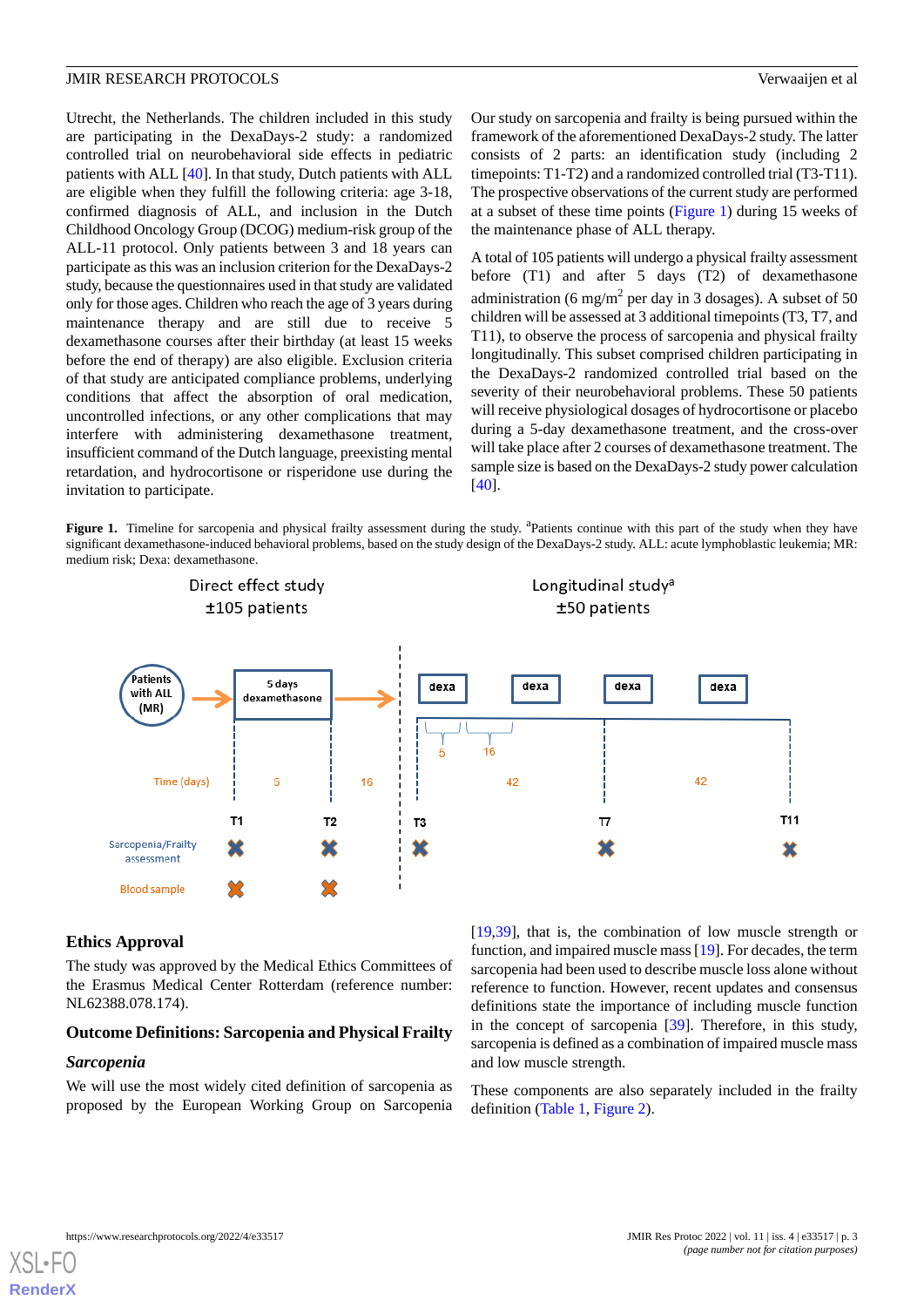<span id="page-3-0"></span>

|  |  |  |  | Table 1. Short overview of definition and measurements used to assess sarcopenia in children with ALL <sup>a</sup> . |  |
|--|--|--|--|----------------------------------------------------------------------------------------------------------------------|--|
|--|--|--|--|----------------------------------------------------------------------------------------------------------------------|--|

| $EWGSOPb$ sarcopenia definition | Concept used in previous pediatric ALL studies                                                        | Method used in our study                                  |  |
|---------------------------------|-------------------------------------------------------------------------------------------------------|-----------------------------------------------------------|--|
| Loss of muscle mass             | Psoas muscle area loss evaluated using computed<br>tomography $[20]$ .                                | Skeletal muscle mass evaluation by bioimpedance analysis. |  |
|                                 | Skeletal muscle mass or lean body mass evaluated<br>using dual-energy X-ray absorptiometry $[4,21]$ . |                                                           |  |
| Muscle weakness                 | N/A <sup>c</sup>                                                                                      | Handgrip strength evaluation using handheld dynamometry.  |  |

<sup>a</sup>ALL: acute lymphoblastic leukemia.

<sup>b</sup>EWGSOP: European Working Group on Sarcopenia in Older People.

<span id="page-3-1"></span> $\mathrm{c}_{\mathrm{NA}: \text{not applicable}}$ .

**Figure 2.** Physical frailty and sarcopenia definitions and the individual components.



## *Physical Frailty*

<span id="page-3-2"></span>In accordance with the original definition of Fried et al [[23\]](#page-8-2) and previous clinical frailty studies in childhood cancer survivors, we will define frailty using the following components: low muscle mass, muscle weakness, self-reported fatigue, slow walking speed, and low physical activity [\[24](#page-8-3),[25\]](#page-8-16). Prefrailty and

frailty will be defined, respectively, by the presence of 2, or 3 or more of the 5 components [\[22](#page-8-1)]. Assessments are excluded if 3 or more components are missing.

The outcome measures to examine sarcopenia and physical frailty components are selected based on suitability for children with an age range of 3-18 years ([Table 2](#page-3-2)).

**Table 2.** Short overview of measurements used to assess frailty in childhood cancer survivors and in this study.

| Frailty components    | Concept used in CCS <sup>a</sup>                                                                                                                                                                                        | Method used in the current study in children with ALL <sup>b</sup>          |
|-----------------------|-------------------------------------------------------------------------------------------------------------------------------------------------------------------------------------------------------------------------|-----------------------------------------------------------------------------|
| Shrinking/weight loss | Lean muscle mass evaluated using $DXAc$ [24,25].                                                                                                                                                                        | Skeletal muscle mass evaluation by bioimpedance analy-<br>sis.              |
| Weakness              | Handgrip strength evaluated using handheld dynamometry<br>$[24, 25]$ .                                                                                                                                                  | Handgrip strength evaluation using handheld dynamom-<br>etry.               |
| Exhaustion            | Self-reported exhaustion assessed using the SF-36 $^{d}$ [25] or<br>during a semistructured interview [24].                                                                                                             | Self-reported fatigue assessment using PedsOL-MFS <sup>e</sup> .            |
| <b>Slowness</b>       | Slow walking speed evaluated based on cut-off points for 15 ft<br>[ $25$ ], or by using the 6-Minute Walk Test [ $24$ ].                                                                                                | Slow walking speed evaluation using the Timed Up and<br>Go Test.            |
| Low physical activity | Energy expenditure during leisure time physical activity based<br>on the NHANES <sup>f</sup> Physical Activity [25] and based on frequency<br>and duration per week derived from a semistructured interview<br>$[24]$ . | Energy expenditure evaluation based on physical activity<br>questionnaires. |

<sup>a</sup>CCS: childhood cancer survivors.

<sup>b</sup>ALL: acute lymphoblastic leukemia.

<sup>c</sup>DXA: dual x-ray absorptiometry.

d SF-36: 36-item Short Form Survey.

e PedsQL-MFS: Pediatric Quality of Life-Multidimensional Fatigue Scale.

<sup>f</sup>NHANES: National Health and Nutrition Examination Survey.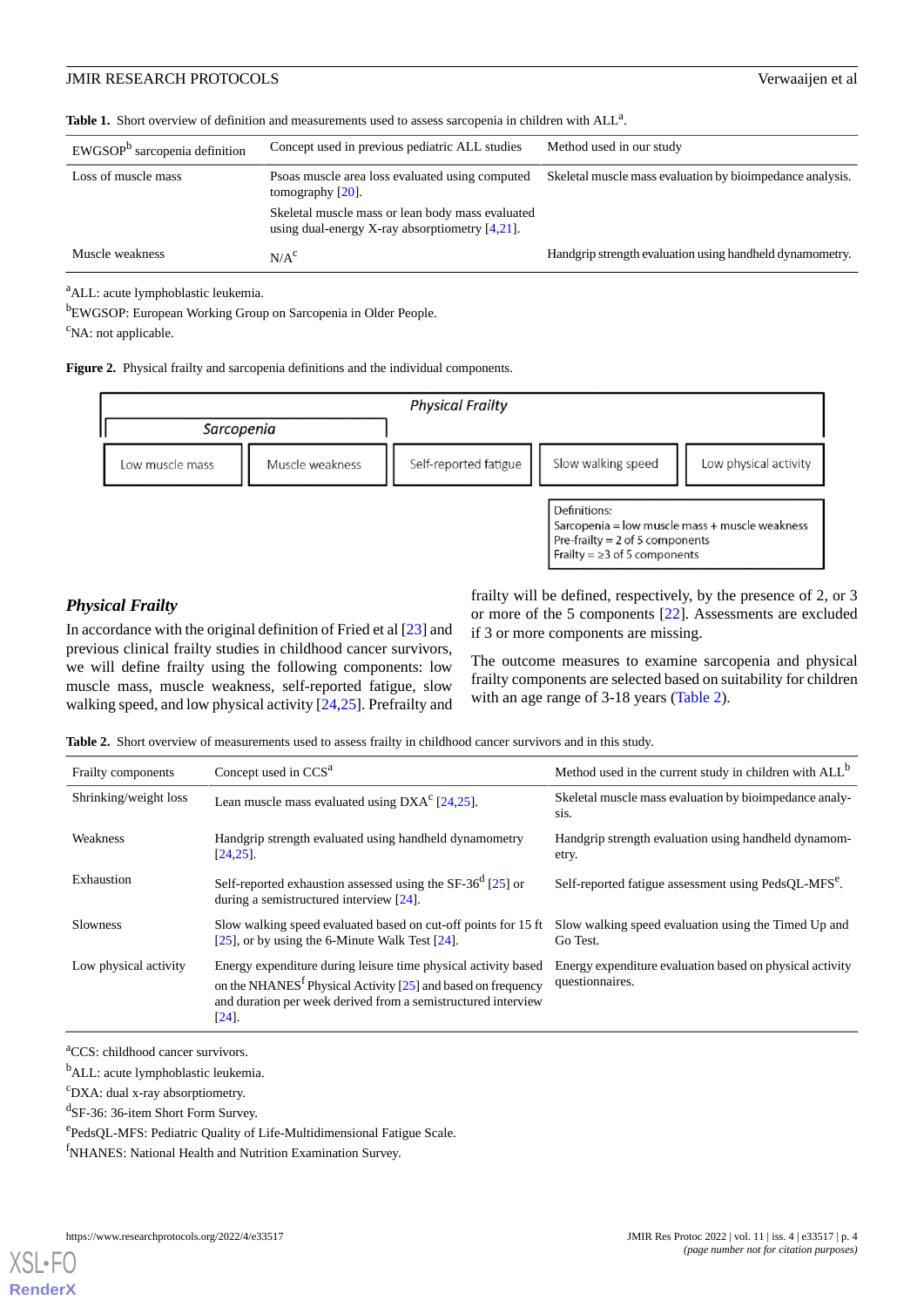## *Skeletal Muscle Mass*

Total body SMM will be measured using multifrequency segmental bioimpedance analysis (Tanita MC-780; Tanita Corporation) [[41\]](#page-8-17). The measurement procedure requires the child to stand in bare feet on the analyzer and to hold a pair of handgrips, 1 in each hand for approximately 15 seconds. Subsequently, the Skeletal Muscle Index (SMI) will be calculated by dividing the individual SMM (kilogram) by height  $(m^2)$ ; ie, SMI=SMM/height). The Tanita device has shown excellent test-retest reliability [\[42\]](#page-9-0). High significant correlations (correlation coefficients ≥0.85) were shown for body composition values in children and adolescents, between bioimpedance analysis and dual-energy X-ray absorptiometry (which is the golden standard for the measurement of muscle mass) [[43\]](#page-9-1).

## *Muscle Strength*

Handgrip strength (kilogram) will be measured in sitting position with the elbow flexed at 90 $^{\circ}$  using a hydraulic Jamar handheld dynamometer (Sammons Preston). During the measurement the child will be verbally encouraged to achieve a maximum performance. For both the dominant and nondominant hand the mean score of 3 repeats will be calculated. Raw results will be compared with population-based age- and sex-specific reference values [\[44](#page-9-2)]. Handgrip dynamometry showed good validity (intraclass correlation coefficients [ICCs] 0.73-0.91) with high reproducibility in children from the age of 4 years and has excellent test-retest reliability (ICC 0.91-0.93) [\[45](#page-9-3),[46\]](#page-9-4), and the measurement was feasible in children with leukemia [\[47](#page-9-5)].

#### *Fatigue*

Fatigue-related complaints will be assessed using the validated Dutch version of the Pediatric Quality of Life Inventory (PedsQL)-Multidimensional Fatigue Scale (MFS) [[48](#page-9-6)[,49](#page-9-7)]. This questionnaire consists of 3 scales: General Fatigue, Sleep/Rest Fatigue, and Cognitive Fatigue, resulting in subscores and in a total fatigue score. We will use parent proxy reports for children aged 2-4, 5-7, 8-12, and 13-18 years, as well as self-report versions for children aged 8-12 and 13-18 years. The results of PedsQL-MFS will be compared with Dutch normative values from the general population [\[48](#page-9-6)]. The internal consistency of the Dutch version of the PedsQL-MFS has been reported as satisfactory (Cronbach coefficient  $\alpha$  >.70), test-retest reliability was good (ICC 0.68-0.84), and the interobserver reliability varied from moderate to excellent (ICC 0.56-0.93) [[48\]](#page-9-6). The original version of PedsQL-MFS has been validated in patients with pediatric cancer, 50% of whom had ALL [[49\]](#page-9-7), and the Dutch version has been used previously in studies in children with ALL [\[28](#page-8-5),[50\]](#page-9-8).

## *Walking Speed*

The TUG will be used to asses walking speed. A chair, without arm rests, allowing the child to sit with his feet flat on the floor and his hip and knees flexed at 90° will be used. The chair will

be positioned at a 3-m distance from a wall. The child will be asked to get up from the sitting position and walk "as fast as he can, without running" to the wall and touch a self-chosen picture on the wall, turn around without using the wall for support, walk back to the chair, and sit down. During the test verbal instructions will be repeated and encouragements are made. Time is recorded from the "go" cue to when the child is sitting down in the chair. The mean time of 3 trials will be considered as the test result [\[51](#page-9-9)]. The results of the test will be compared with age-specific reference values [\[52](#page-9-10)]. The TUG has shown excellent test-retest reliability (ICC 0.80-0.98) and interobserver reliability (ICCs 0.86 to 0.99) in the pediatric population [[53\]](#page-9-11), and the measurement was feasible in children with leukemia [[47\]](#page-9-5).

## *Physical Activity*

Physical activity will be estimated using parent and self-reported questionnaires. We will use questionnaires generated in a Dutch population–based prospective cohort study investigating the development of a cohort of newborn children until young adulthood [\[54](#page-9-12)]. We will use parent proxy-reported versions for children aged 3-11 years, and child-reported versions for children aged 9-11 years [[55](#page-9-13),[56\]](#page-9-14). These questionnaires comprise questions regarding frequency and duration of outdoor playing, sports participation, and active transport to/from school, as well as sedentary behavior such as watching television and computer use. Children aged 12-18 years will be asked to fill in the modified Baecke questionnaire, which consists of 3 components: school activity, sports activity, and leisure activity [[57\]](#page-9-15). The results of the physical activity questionnaires (type of activity, frequency, and duration) will be compared with the Youth Compendium of Physical Activities [[58\]](#page-9-16). The age-specific metabolic equivalent of the specific activity (either leisure or sports) will be used to estimate the energy expenditure in calories of an individual participant.

In addition, we hypothesized that generalized muscle weakness might be better expressed in a functional performance test, which is currently not a part of the frailty assessments. To explore the potential value of a functional muscle strength measurement in the concept of sarcopenia and frailty, we will use the "Time to Rise From the Floor Test" (TRF) [\[59](#page-9-17)]. The child will be asked to sit in the cross-legged position on the floor and to get up as fast as possible. The TRF will be performed 2 times, and for both performances, the quantitative performance (time in seconds) and a quality grade will be scored. We will use the "Gowers maneuver" as a quality performance by grading the amount of support needed to rise [[60\]](#page-9-18). This is a standardized method to quantify on a 1-7 scale, where 1 means normal rising and 7 means unable to rise ([Table](#page-5-0) [3\)](#page-5-0).

All assessments will be performed by a pediatric physiotherapist (EV) or a trained medical doctor (AvH).

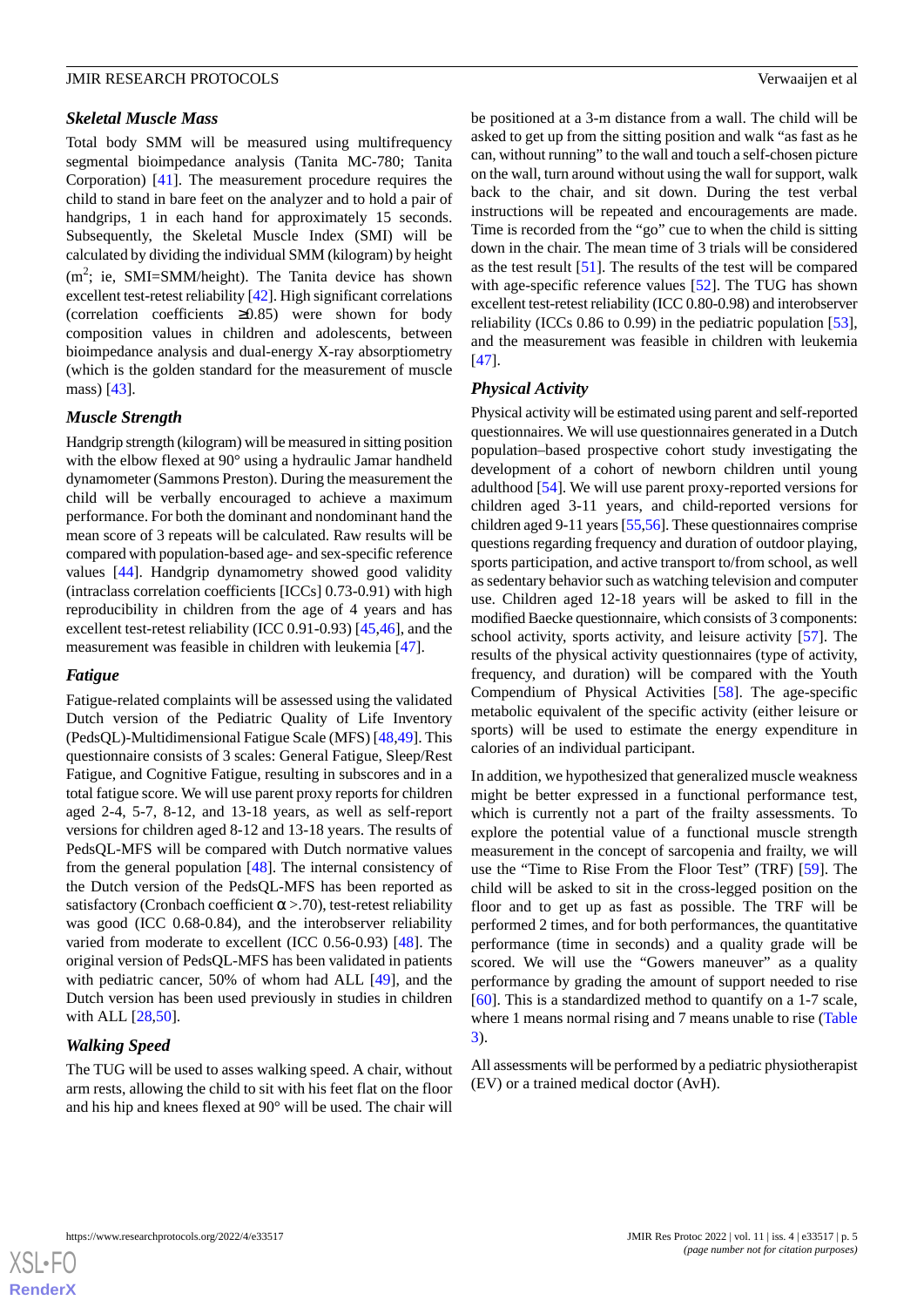<span id="page-5-0"></span>Table 3. Gowers maneuver grade: to quantify the ability to rise from the floor<sup>a</sup>.

| Performance                                      | Grade |
|--------------------------------------------------|-------|
| Normal rising                                    |       |
| Butt-first maneuver, 1 hand on floor             | 2     |
| Butt-first maneuver, 2 hands on floor            | 3     |
| Unilateral hand support on thigh                 | 4     |
| Bilateral hand support on thighs                 | 5     |
| Arises only with aid of an object (table, chair) | 6     |
| Unable to arise                                  | ⇁     |

<sup>a</sup>Standardized method to quantify the quality of rising by grading the amount of support needed to rise.

## **Potential Determinants**

We will explore the following potential determinants for the components of sarcopenia and physical frailty: sex, age, weight Z-scores at diagnosis, time since the start of treatment, registered toxicity and serious adverse events in induction therapy, cumulative vincristine dosage, dexamethasone pharmacokinetics, and carrier of relevant genetic variants (candidate single-nucleotide polymorphisms). Information regarding these factors will be extracted from the electronic patient files or is collected in the DexaDays-2 study. Dexamethasone kinetics are measured through peak levels (2-3 hours after the first dexamethasone administration on day 1 of the dexamethasone course) and trough levels (measured on day 6, at least 12 hours after the last dexamethasone dose administered on the previous evening). A peripheral blood sample to extract germline DNA, for evaluation of carrier status of relevant candidate single-nucleotide polymorphisms related to sarcopenia and physical frailty, is taken on T1 as part of the DexaDays-2 study. As a complete array (Illumina GSA) will be run, we will be able to select the most relevant specific additional single-nucleotide polymorphisms of interest, based on evidence from the most recent literature [\(Figure 1\)](#page-2-0).

## **Statistical Analysis**

The results of the physical frailty assessments, that is, SMI, handgrip strength, self-reported fatigue, walking speed, and physical activity (component scores), will be reported as means and SDs, or as median and interquartile ranges if data are non-normally distributed. The frequency of sarcopenia and physical frailty, as well as the individual components at all timepoints will be reported in percentages and schematically visualized. A correlation matrix will be built to explore coherence between the additional measure TRF and the other frailty components.

To evaluate the potential change in frailty components after 5 days of dexamethasone administration, a paired Student *t* test or Mann-Whitney *U* test will be used depending on the distribution of the data.

To evaluate whether the mean scores from the frailty components change between T1, T3, T7, and T11, 1-way ANOVA will be employed.

To study the effect of dexamethasone administration at T1, T3, T7, and prior to T11 on sarcopenia, physical frailty, and each

[XSL](http://www.w3.org/Style/XSL)•FO **[RenderX](http://www.renderx.com/)**

individual components, generalized mixed models will be estimated. These models incorporate correlations between repeated responses on the same individual. Patient-specific random intercept, age, weight, time since the start of therapy, and cumulative vincristine dosage will be included in the model.

Multivariable linear regression model will be estimated to investigate associations between the potential determinants (patient- and treatment-related factors, pharmacokinetics, and genetics) and the assessment scores at T1 and T2 (SMI, handgrip strength, self-reported fatigue, walking speed, TRF, and physical activity). Results will be presented as regression coefficients along with 95% CI.

Multivariable logistic regression models will be estimated to explore associations between the aforementioned potential determinants and the occurrence of sarcopenia and physical frailty at T1 and T2. Odds ratios along with 95% CIs will be estimated.

Statistical analyses will be performed using software packages R Statistics (version 1.0.143; R Foundation) and SPSS (version 26.0.0.1) for Windows (IBM).

# *Results*

Patient accrual started in 2018 and was finalized in spring 2021. A total of 105 children undergoing ALL therapy will participate in this study. From autumn 2021 statistical analyses will be performed.

# *Discussion*

This paper describes the design of the first study on sarcopenia and physical frailty in children during maintenance therapy for ALL. The results of this study will provide information and create awareness on the magnitude and severity of sarcopenia and physical frailty in this specific group of children, which may help us understand which factors are associated with the large variations in physical ability between children receiving similar treatments. With this knowledge we may be able to identify physically vulnerable children at an earlier stage. This is important because being vulnerable to sarcopenia or frailty can complicate continuation of ALL therapy, independence in physical functioning, reaching motor milestones, and participation in daily life activities.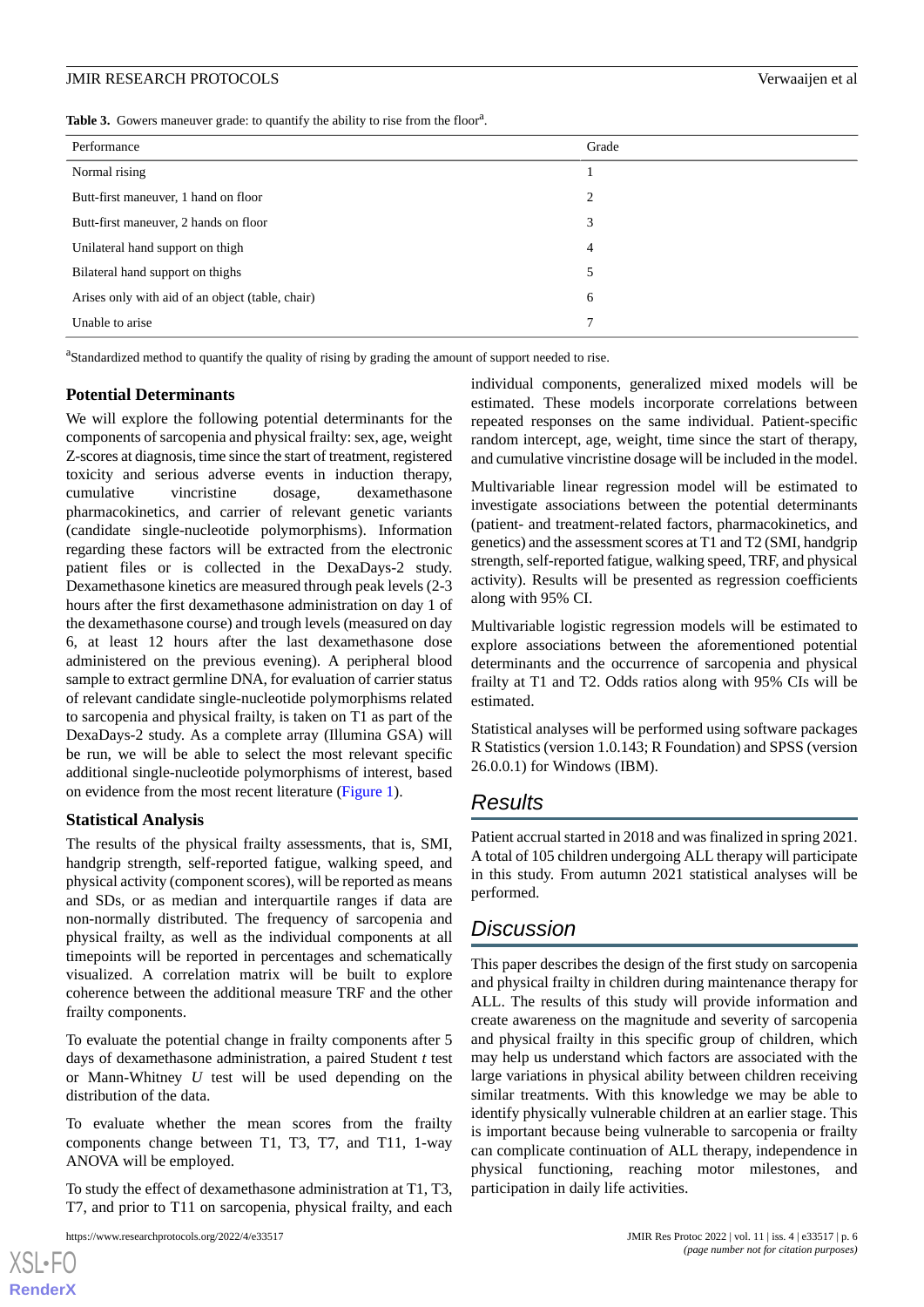In this study we will assess sarcopenia involving a combination of low muscle mass *and* low muscle strength for the first time in patients with ALL. The SMM will be estimated using the Tanita MC-780 multifrequency segmental body composition analyzer, which is a validated, reliable, low-cost, fast, and non-invasive device to estimate body composition in the pediatric population [[43\]](#page-9-1).

None of the previous studies in children with ALL concerning muscle mass loss incorporated functional muscle strength assessments. We expect this to be of additional value because recent updates and consensus definitions state the importance of including muscle function in the concept of sarcopenia [[61\]](#page-9-19), as reduced muscle mass in combination with normal muscle strength may suggest malnutrition rather than sarcopenia [[62\]](#page-9-20). Besides, in children, impaired muscle function directly influences motor development and is therefore relevant [\[63](#page-9-21)].

To explore this aspect further, we added a functional strength measurement to the assessment: the TRF. Although the handgrip dynamometer is a reliable instrument to measure handgrip strength in children  $[46]$  $[46]$ , this may not be the first sign of reduction of muscle strength. We suspect that a generalized reduction in muscle strength (such as in sarcopenia and physical frailty) might be better shown by a functional performance test. The time and degree of support needed to rise from the floor are standardized measures to quantify deterioration and are associated with walking ability in children with muscular dystrophy [\[64](#page-10-0)].

The results of this study will provide knowledge about the effect of treatment with high doses of dexamethasone on muscle loss and other components of physical frailty, and therefore insights into the severity and risks of these side effects. Furthermore, through exploring potential determinants that could influence the occurrence of the sarcopenia or frailty, we might be able to identify children at risk for substantial problems at an earlier stage. As a result, we might be able to start targeted interventions and clinical studies on reducing the dexamethasone-induced components of physical frailty with, for example, nutrition and exercise.

This study has a number of strong points. First, because care for children with ALL in the Netherlands is centralized, a national cohort of Dutch children can be screened on eligibility for this study, rendering a large and hopefully unbiased population. Second, all children will have a physical frailty assessment by a skilled pediatric physiotherapist or a trained

medical doctor, which benefits the validity and reliability of the performed physical assessment. Third, the burden of the study will be minimal because the assessments are performed during maintenance therapy of ALL, in which children experience less toxicities, fewer hospital admissions, and therapy is mainly administered at home and in the outpatient clinic. Fourth, we selected sarcopenia and frailty endpoints in accordance with previous research and the official definitions. Furthermore, we added 1 functional strength measurement, the TRF, based on expert opinion and on particular feasibility in children with ALL.

Some possible study limitations have to be taken into account as well. We will only include children participating in the DexaDays-2 study, which could potentially lead to selection bias, as patients who experience dexamethasone-induced neurobehavioral problems could be more motivated to participate because in that trial they will receive a drug to potentially reduce these problems. Furthermore, the subset of 50 children that will be measured longitudinally comprises children participating in the DexaDays-2 randomized controlled trial based on the severity of their neurobehavioral problems. These patients will receive physiological dosages of hydrocortisone or placebo during a 5-day dexamethasone treatment, and the cross-over will take place after 2 courses of dexamethasone treatment. We do not know if this affects the occurrence of sarcopenia and physical frailty in this cohort, for example, whether children with dexamethasone-induced clinically relevant neurobehavioral problems also show more physical side effects. Besides, within the DexaDays-2 study patients aged 3-18 years were selected, which complicated selecting outcome measures suitable for all participants. We succeeded in selecting measurements that have previously been used and validated in pediatric populations indicating their usefulness; however, with the exception of the PedsQL-MFS, none of the measurements has been validated in pediatric oncology patients.

In conclusion, this study is designed to determine the occurrence and severity of sarcopenia and frailty components in children during the maintenance phase of ALL therapy, and to determine the effects of administration of high doses of dexamethasone on physical vulnerability. With this study we aim to create awareness about these potential risks in children with ALL, as well as expanding our knowledge for reducing further side effects.

#### **Acknowledgments**

MH-E, MG, and EA are the principal investigators of this study. SP contributed to the concept and design of the study. MF is the trial statistician. RP and AH are involved as content experts. EV and AvH collected data and wrote this protocol. All authors read and approved the manuscript. EV and AvH are funded by Kinderen Kankervrij (KiKa number 268), the Netherlands. The authors thank all participating patients and parents, Dr P. van der Torre for his contribution to the frailty definition and selection of the assessments, and the trial and data center of the Princess Máxima Center for their support.

#### **Conflicts of Interest**

None declared.

## **References**

| XSL•FO         |  |
|----------------|--|
|                |  |
| <b>RenderX</b> |  |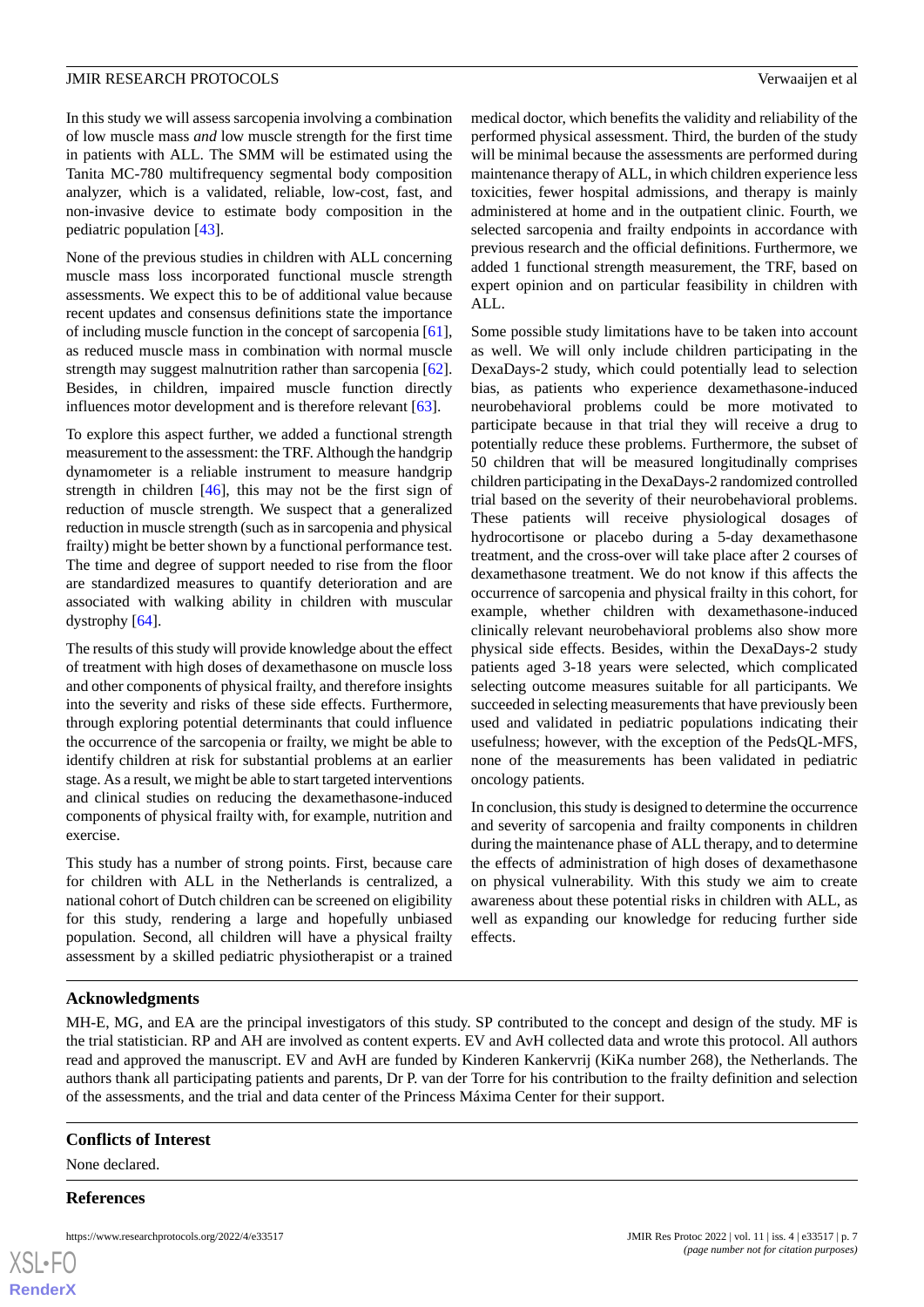- <span id="page-7-0"></span>1. Gatta G, Botta L, Rossi S, Aareleid T, Bielska-Lasota M, Clavel J, et al. Childhood cancer survival in Europe 1999–2007: results of EUROCARE-5—a population-based study. The Lancet Oncology 2014 Jan;15(1):35-47. [doi: [10.1016/s1470-2045\(13\)70548-5](http://dx.doi.org/10.1016/s1470-2045(13)70548-5)] [Medline: [24314616\]](http://www.ncbi.nlm.nih.gov/entrez/query.fcgi?cmd=Retrieve&db=PubMed&list_uids=24314616&dopt=Abstract)
- 2. Pieters R, de Groot-Kruseman H, Van der Velden V, Fiocco M, van den Berg H, de Bont E, et al. Successful Therapy Reduction and Intensification for Childhood Acute Lymphoblastic Leukemia Based on Minimal Residual Disease Monitoring: Study ALL10 From the Dutch Childhood Oncology Group. J Clin Oncol 2016 Aug 01;34(22):2591-2601. [doi: [10.1200/JCO.2015.64.6364](http://dx.doi.org/10.1200/JCO.2015.64.6364)] [Medline: [27269950\]](http://www.ncbi.nlm.nih.gov/entrez/query.fcgi?cmd=Retrieve&db=PubMed&list_uids=27269950&dopt=Abstract)
- <span id="page-7-2"></span><span id="page-7-1"></span>3. Pui C, Evans WE. A 50-year journey to cure childhood acute lymphoblastic leukemia. Semin Hematol 2013 Jul;50(3):185-196 [[FREE Full text](http://europepmc.org/abstract/MED/23953334)] [doi: [10.1053/j.seminhematol.2013.06.007\]](http://dx.doi.org/10.1053/j.seminhematol.2013.06.007) [Medline: [23953334](http://www.ncbi.nlm.nih.gov/entrez/query.fcgi?cmd=Retrieve&db=PubMed&list_uids=23953334&dopt=Abstract)]
- <span id="page-7-14"></span>4. Rayar M, Webber C, Nayiager T, Sala A, Barr R. Sarcopenia in children with acute lymphoblastic leukemia. J Pediatr Hematol Oncol 2013;35(2):98-102. [doi: [10.1097/mph.0b013e318279eea2\]](http://dx.doi.org/10.1097/mph.0b013e318279eea2) [Medline: [23242330](http://www.ncbi.nlm.nih.gov/entrez/query.fcgi?cmd=Retrieve&db=PubMed&list_uids=23242330&dopt=Abstract)]
- <span id="page-7-3"></span>5. Ness KK, Kaste SC, Zhu L, Pui C, Jeha S, Nathan PC, et al. Skeletal, neuromuscular and fitness impairments among children with newly diagnosed acute lymphoblastic leukemia. Leukemia & Lymphoma 2014 Aug 20;56(4):1004-1011. [doi: [10.3109/10428194.2014.944519\]](http://dx.doi.org/10.3109/10428194.2014.944519) [Medline: [25030039\]](http://www.ncbi.nlm.nih.gov/entrez/query.fcgi?cmd=Retrieve&db=PubMed&list_uids=25030039&dopt=Abstract)
- <span id="page-7-4"></span>6. Gocha Marchese V, Chiarello LA, Lange BJ. Strength and functional mobility in children with acute lymphoblastic leukemia. Med Pediatr Oncol 2003 Apr;40(4):230-232. [doi: [10.1002/mpo.10266\]](http://dx.doi.org/10.1002/mpo.10266) [Medline: [12555250](http://www.ncbi.nlm.nih.gov/entrez/query.fcgi?cmd=Retrieve&db=PubMed&list_uids=12555250&dopt=Abstract)]
- 7. te Winkel ML, Pieters R, Hop WC, de Groot-Kruseman HA, Lequin MH, van der Sluis IM, et al. Prospective Study on Incidence, Risk Factors, and Long-Term Outcome of Osteonecrosis in Pediatric Acute Lymphoblastic Leukemia. JCO 2011 Nov 01;29(31):4143-4150. [doi: [10.1200/jco.2011.37.3217](http://dx.doi.org/10.1200/jco.2011.37.3217)] [Medline: [21947829\]](http://www.ncbi.nlm.nih.gov/entrez/query.fcgi?cmd=Retrieve&db=PubMed&list_uids=21947829&dopt=Abstract)
- 8. Cummings EA, Ma J, Fernandez CV, Halton J, Alos N, Miettunen PM, et al. Incident Vertebral Fractures in Children With Leukemia During the Four Years Following Diagnosis. The Journal of Clinical Endocrinology & Metabolism 2015 Sep;100(9):3408-3417. [doi: [10.1210/jc.2015-2176\]](http://dx.doi.org/10.1210/jc.2015-2176) [Medline: [26171800\]](http://www.ncbi.nlm.nih.gov/entrez/query.fcgi?cmd=Retrieve&db=PubMed&list_uids=26171800&dopt=Abstract)
- 9. Ward L, Ma J, Lang B. Bone Morbidity and Recovery in Children With Acute Lymphoblastic Leukemia: Results of a Six-Year Prospective Cohort Study. J Bone Miner Res 2018;33(8):1435-1443. [doi: [10.3410/f.733278407.793586064\]](http://dx.doi.org/10.3410/f.733278407.793586064) [Medline: [29786884](http://www.ncbi.nlm.nih.gov/entrez/query.fcgi?cmd=Retrieve&db=PubMed&list_uids=29786884&dopt=Abstract)]
- <span id="page-7-5"></span>10. te Winkel ML, Pieters R, Wind ED, Bessems JHJM, van den Heuvel-Eibrink MM. Management and treatment of osteonecrosis in children and adolescents with acute lymphoblastic leukemia. Haematologica 2014 Mar 05;99(3):430-436 [\[FREE Full](https://doi.org/10.3324/haematol.2013.095562) [text](https://doi.org/10.3324/haematol.2013.095562)] [doi: [10.3324/haematol.2013.095562\]](http://dx.doi.org/10.3324/haematol.2013.095562) [Medline: [24598854](http://www.ncbi.nlm.nih.gov/entrez/query.fcgi?cmd=Retrieve&db=PubMed&list_uids=24598854&dopt=Abstract)]
- <span id="page-7-6"></span>11. Cox CL, Zhu L, Kaste SC, Srivastava K, Barnes L, Nathan PC, et al. Modifying bone mineral density, physical function, and quality of life in children with acute lymphoblastic leukemia. Pediatr Blood Cancer 2018 Apr 29;65(4):e26929 [\[FREE](http://europepmc.org/abstract/MED/29286560) [Full text\]](http://europepmc.org/abstract/MED/29286560) [doi: [10.1002/pbc.26929](http://dx.doi.org/10.1002/pbc.26929)] [Medline: [29286560](http://www.ncbi.nlm.nih.gov/entrez/query.fcgi?cmd=Retrieve&db=PubMed&list_uids=29286560&dopt=Abstract)]
- <span id="page-7-7"></span>12. Barr RD, Gomez-Almaguer D, Jaime-Perez JC, Ruiz-Argüelles GJ. Importance of Nutrition in the Treatment of Leukemia in Children and Adolescents. Arch Med Res 2016 Nov;47(8):585-592. [doi: [10.1016/j.arcmed.2016.11.013\]](http://dx.doi.org/10.1016/j.arcmed.2016.11.013) [Medline: [28476186](http://www.ncbi.nlm.nih.gov/entrez/query.fcgi?cmd=Retrieve&db=PubMed&list_uids=28476186&dopt=Abstract)]
- <span id="page-7-9"></span><span id="page-7-8"></span>13. Brinksma A, Roodbol PF, Sulkers E, Kamps WA, de Bont ES, Boot AM, et al. Changes in nutritional status in childhood cancer patients: a prospective cohort study. Clin Nutr 2015 Feb;34(1):66-73. [doi: [10.1016/j.clnu.2014.01.013\]](http://dx.doi.org/10.1016/j.clnu.2014.01.013) [Medline: [24508424](http://www.ncbi.nlm.nih.gov/entrez/query.fcgi?cmd=Retrieve&db=PubMed&list_uids=24508424&dopt=Abstract)]
- <span id="page-7-10"></span>14. Bodine S, Furlow J. Glucocorticoids and Skeletal Muscle. Adv Exp Med Biol 2015;872:145-176. [doi: [10.1007/978-1-4939-2895-8\\_7](http://dx.doi.org/10.1007/978-1-4939-2895-8_7)] [Medline: [26215994\]](http://www.ncbi.nlm.nih.gov/entrez/query.fcgi?cmd=Retrieve&db=PubMed&list_uids=26215994&dopt=Abstract)
- 15. Inaba H, Pui C. Glucocorticoid use in acute lymphoblastic leukaemia. The Lancet Oncology 2010 Nov;11(11):1096-1106. [doi: [10.1016/s1470-2045\(10\)70114-5](http://dx.doi.org/10.1016/s1470-2045(10)70114-5)] [Medline: [20947430](http://www.ncbi.nlm.nih.gov/entrez/query.fcgi?cmd=Retrieve&db=PubMed&list_uids=20947430&dopt=Abstract)]
- <span id="page-7-11"></span>16. Bostrom BC, Sensel MR, Sather HN, Gaynon PS, La MK, Johnston K, Children's Cancer Group. Dexamethasone versus prednisone and daily oral versus weekly intravenous mercaptopurine for patients with standard-risk acute lymphoblastic leukemia: a report from the Children's Cancer Group. Blood 2003 May 15;101(10):3809-3817 [[FREE Full text\]](https://linkinghub.elsevier.com/retrieve/pii/S0006-4971(20)44423-4) [doi: [10.1182/blood-2002-08-2454\]](http://dx.doi.org/10.1182/blood-2002-08-2454) [Medline: [12531809](http://www.ncbi.nlm.nih.gov/entrez/query.fcgi?cmd=Retrieve&db=PubMed&list_uids=12531809&dopt=Abstract)]
- <span id="page-7-12"></span>17. Kaspers GJL, Veerman AJP, Popp-Snijders C, Lomecky M, Van Zantwijk CH, Swinkels L, et al. Comparison of the antileukemic activity in vitro of dexamethasone and prednisolone in childhood acute lymphoblastic leukemia. Med. Pediatr. Oncol 1996 Aug;27(2):114-121. [doi: [10.1002/\(sici\)1096-911x\(199608\)27:2<114::aid-mpo8>3.0.co;2-i\]](http://dx.doi.org/10.1002/(sici)1096-911x(199608)27:2<114::aid-mpo8>3.0.co;2-i) [Medline: [8649318\]](http://www.ncbi.nlm.nih.gov/entrez/query.fcgi?cmd=Retrieve&db=PubMed&list_uids=8649318&dopt=Abstract)
- <span id="page-7-13"></span>18. Veerman AJ, Kamps WA, van den Berg H, van den Berg E, Bökkerink JP, Bruin MC, et al. Dexamethasone-based therapy for childhood acute lymphoblastic leukaemia: results of the prospective Dutch Childhood Oncology Group (DCOG) protocol ALL-9 (1997–2004). The Lancet Oncology 2009 Oct;10(10):957-966. [doi: [10.1016/s1470-2045\(09\)70228-1](http://dx.doi.org/10.1016/s1470-2045(09)70228-1)] [Medline: [19747876](http://www.ncbi.nlm.nih.gov/entrez/query.fcgi?cmd=Retrieve&db=PubMed&list_uids=19747876&dopt=Abstract)]
- 19. Cruz-Jentoft A. Sarcopenia, the last organ insufficiency. European Geriatric Medicine 2016 Jun;7(3):195-196. [doi: [10.1016/j.eurger.2016.01.003](http://dx.doi.org/10.1016/j.eurger.2016.01.003)]
- 20. Cruz-Jentoft AJ, Bahat G, Bauer J, Boirie Y, Bruyère O, Cederholm T, Writing Group for the European Working Group on Sarcopenia in Older People 2 (EWGSOP2), the Extended Group for EWGSOP2. Sarcopenia: revised European consensus on definition and diagnosis. Age Ageing 2019 Jan 01;48(1):16-31 [\[FREE Full text\]](http://europepmc.org/abstract/MED/30312372) [doi: [10.1093/ageing/afy169](http://dx.doi.org/10.1093/ageing/afy169)] [Medline: [30312372](http://www.ncbi.nlm.nih.gov/entrez/query.fcgi?cmd=Retrieve&db=PubMed&list_uids=30312372&dopt=Abstract)]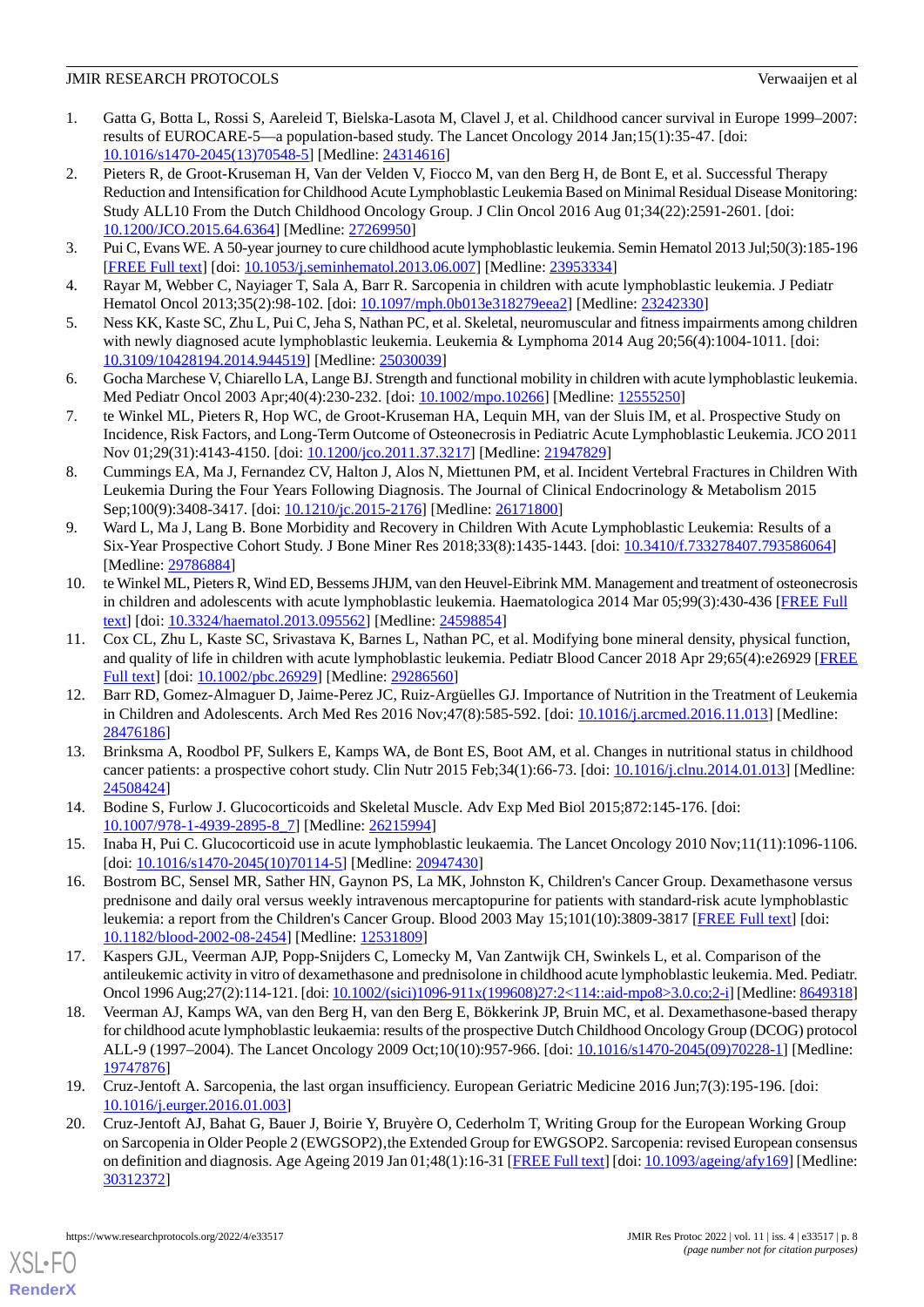- <span id="page-8-0"></span>21. Suzuki D, Kobayashi R, Sano H, Hori D, Kobayashi K. Sarcopenia after induction therapy in childhood acute lymphoblastic leukemia: its clinical significance. Int J Hematol 2018 May 12;107(4):486-489. [doi: [10.1007/s12185-017-2388-9\]](http://dx.doi.org/10.1007/s12185-017-2388-9) [Medline: [29234981](http://www.ncbi.nlm.nih.gov/entrez/query.fcgi?cmd=Retrieve&db=PubMed&list_uids=29234981&dopt=Abstract)]
- <span id="page-8-1"></span>22. den Hoed MAH, Pluijm SMF, de Groot-Kruseman HA, te Winkel ML, Fiocco M, van den Akker ELT, et al. The negative impact of being underweight and weight loss on survival of children with acute lymphoblastic leukemia. Haematologica 2015 Jan 10;100(1):62-69 [\[FREE Full text\]](https://doi.org/10.3324/haematol.2014.110668) [doi: [10.3324/haematol.2014.110668\]](http://dx.doi.org/10.3324/haematol.2014.110668) [Medline: [25304613\]](http://www.ncbi.nlm.nih.gov/entrez/query.fcgi?cmd=Retrieve&db=PubMed&list_uids=25304613&dopt=Abstract)
- <span id="page-8-2"></span>23. Fried LP, Tangen CM, Walston J, Newman AB, Hirsch C, Gottdiener J, et al. Frailty in Older Adults: Evidence for a Phenotype. The Journals of Gerontology Series A: Biological Sciences and Medical Sciences 2001 Mar 01;56(3):M146-M157. [doi: [10.1093/gerona/56.3.M146](http://dx.doi.org/10.1093/gerona/56.3.M146)]
- <span id="page-8-16"></span><span id="page-8-3"></span>24. Vatanen A, Hou M, Huang T, Söder O, Jahnukainen T, Kurimo M, et al. Clinical and biological markers of premature aging after autologous SCT in childhood cancer. Bone Marrow Transplant 2017 May 09;52(4):600-605. [doi: [10.1038/bmt.2016.334](http://dx.doi.org/10.1038/bmt.2016.334)] [Medline: [28067869](http://www.ncbi.nlm.nih.gov/entrez/query.fcgi?cmd=Retrieve&db=PubMed&list_uids=28067869&dopt=Abstract)]
- 25. Ness KK, Krull KR, Jones KE, Mulrooney DA, Armstrong GT, Green DM, et al. Physiologic Frailty As a Sign of Accelerated Aging Among Adult Survivors of Childhood Cancer: A Report From the St Jude Lifetime Cohort Study. JCO 2013 Dec 20;31(36):4496-4503. [doi: [10.1200/jco.2013.52.2268\]](http://dx.doi.org/10.1200/jco.2013.52.2268)
- <span id="page-8-4"></span>26. Hayek S, Gibson TM, Leisenring WM, Guida JL, Gramatges MM, Lupo PJ, et al. Prevalence and Predictors of Frailty in Childhood Cancer Survivors and Siblings: A Report From the Childhood Cancer Survivor Study. JCO 2020 Jan 20;38(3):232-247. [doi: [10.1200/jco.19.01226\]](http://dx.doi.org/10.1200/jco.19.01226)
- <span id="page-8-5"></span>27. Verwaaijen EJ, Corbijn DM, Hulst AM, Neggers SJ, Boot AM, Heuvel - Eibrink MM, et al. Frailty in long - term Dutch adult survivors of childhood acute myeloid leukaemia, neuroblastoma, and Wilms' tumour. JCSM Clinical Reports 2020 Oct 07;6(1):3-10. [doi: [10.1002/crt2.14\]](http://dx.doi.org/10.1002/crt2.14)
- <span id="page-8-6"></span>28. Steur LMH, Kaspers GJL, van Someren EJW, van Eijkelenburg NKA, van der Sluis IM, Dors N, et al. The impact of maintenance therapy on sleep-wake rhythms and cancer-related fatigue in pediatric acute lymphoblastic leukemia. Support Care Cancer 2020 Dec 13;28(12):5983-5993 [\[FREE Full text\]](http://europepmc.org/abstract/MED/32285260) [doi: [10.1007/s00520-020-05444-7](http://dx.doi.org/10.1007/s00520-020-05444-7)] [Medline: [32285260\]](http://www.ncbi.nlm.nih.gov/entrez/query.fcgi?cmd=Retrieve&db=PubMed&list_uids=32285260&dopt=Abstract)
- <span id="page-8-7"></span>29. Zupanec S, Jones H, Stremler R. Sleep habits and fatigue of children receiving maintenance chemotherapy for ALL and their parents. J Pediatr Oncol Nurs 2010 Jun 18;27(4):217-228. [doi: [10.1177/1043454209358890](http://dx.doi.org/10.1177/1043454209358890)] [Medline: [20562390](http://www.ncbi.nlm.nih.gov/entrez/query.fcgi?cmd=Retrieve&db=PubMed&list_uids=20562390&dopt=Abstract)]
- <span id="page-8-8"></span>30. Hartman A, van den Bos C, Stijnen T, Pieters R. Decrease in peripheral muscle strength and ankle dorsiflexion as long-term side effects of treatment for childhood cancer. Pediatr Blood Cancer 2008 May 30;50(4):833-837. [doi: [10.1002/pbc.21325](http://dx.doi.org/10.1002/pbc.21325)] [Medline: [17763466](http://www.ncbi.nlm.nih.gov/entrez/query.fcgi?cmd=Retrieve&db=PubMed&list_uids=17763466&dopt=Abstract)]
- <span id="page-8-9"></span>31. Manchola-González JD, Bagur-Calafat C, Girabent-Farrés M, Serra-Grima JR, Pérez RÁ, Garnacho-Castaño MV, et al. Effects of a home-exercise programme in childhood survivors of acute lymphoblastic leukaemia on physical fitness and physical functioning: results of a randomised clinical trial. Support Care Cancer 2020 Jul;28(7):3171-3178. [doi: [10.1007/s00520-019-05131-2\]](http://dx.doi.org/10.1007/s00520-019-05131-2) [Medline: [31707503\]](http://www.ncbi.nlm.nih.gov/entrez/query.fcgi?cmd=Retrieve&db=PubMed&list_uids=31707503&dopt=Abstract)
- <span id="page-8-10"></span>32. Fuemmeler B, Pendzich M, Clark K, Lovelady C, Rosoff P, Blatt J, et al. Diet, physical activity, and body composition changes during the first year of treatment for childhood acute leukemia and lymphoma. J Pediatr Hematol Oncol 2013 Aug;35(6):437-443 [\[FREE Full text](http://europepmc.org/abstract/MED/23211695)] [doi: [10.1097/MPH.0b013e318279cd3e\]](http://dx.doi.org/10.1097/MPH.0b013e318279cd3e) [Medline: [23211695](http://www.ncbi.nlm.nih.gov/entrez/query.fcgi?cmd=Retrieve&db=PubMed&list_uids=23211695&dopt=Abstract)]
- <span id="page-8-11"></span>33. Tan SY, Poh BK, Chong HX, Ismail MN, Rahman J, Zarina AL, et al. Physical activity of pediatric patients with acute leukemia undergoing induction or consolidation chemotherapy. Leuk Res 2013 Jan;37(1):14-20. [doi: [10.1016/j.leukres.2012.09.005](http://dx.doi.org/10.1016/j.leukres.2012.09.005)] [Medline: [23099236](http://www.ncbi.nlm.nih.gov/entrez/query.fcgi?cmd=Retrieve&db=PubMed&list_uids=23099236&dopt=Abstract)]
- <span id="page-8-12"></span>34. Winter C, Müller C, Brandes M, Brinkmann A, Hoffmann C, Hardes J, et al. Level of activity in children undergoing cancer treatment. Pediatr Blood Cancer 2009 Oct 04;53(3):438-443. [doi: [10.1002/pbc.22055\]](http://dx.doi.org/10.1002/pbc.22055) [Medline: [19415742](http://www.ncbi.nlm.nih.gov/entrez/query.fcgi?cmd=Retrieve&db=PubMed&list_uids=19415742&dopt=Abstract)]
- <span id="page-8-13"></span>35. Dodds R, Sayer AA. Sarcopenia and frailty: new challenges for clinical practice. Clin Med (Lond) 2016 Oct 03;16(5):455-458 [[FREE Full text](http://europepmc.org/abstract/MED/27697810)] [doi: [10.7861/clinmedicine.16-5-455\]](http://dx.doi.org/10.7861/clinmedicine.16-5-455) [Medline: [27697810](http://www.ncbi.nlm.nih.gov/entrez/query.fcgi?cmd=Retrieve&db=PubMed&list_uids=27697810&dopt=Abstract)]
- 36. Cesari M, Landi F, Vellas B, Bernabei R, Marzetti E. Sarcopenia and physical frailty: two sides of the same coin. Front Aging Neurosci 2014;6:192 [\[FREE Full text](https://doi.org/10.3389/fnagi.2014.00192)] [doi: [10.3389/fnagi.2014.00192\]](http://dx.doi.org/10.3389/fnagi.2014.00192) [Medline: [25120482](http://www.ncbi.nlm.nih.gov/entrez/query.fcgi?cmd=Retrieve&db=PubMed&list_uids=25120482&dopt=Abstract)]
- <span id="page-8-14"></span>37. Landi F, Calvani R, Cesari M, Tosato M, Martone AM, Bernabei R, et al. Sarcopenia as the Biological Substrate of Physical Frailty. Clin Geriatr Med 2015 Aug;31(3):367-374. [doi: [10.1016/j.cger.2015.04.005](http://dx.doi.org/10.1016/j.cger.2015.04.005)] [Medline: [26195096](http://www.ncbi.nlm.nih.gov/entrez/query.fcgi?cmd=Retrieve&db=PubMed&list_uids=26195096&dopt=Abstract)]
- <span id="page-8-15"></span>38. Sgambat K, Matheson MB, Hooper SR, Warady B, Furth S, Moudgil A. Prevalence and outcomes of fragility: a frailty-inflammation phenotype in children with chronic kidney disease. Pediatr Nephrol 2019 Dec 2;34(12):2563-2569 [[FREE Full text](http://europepmc.org/abstract/MED/31375914)] [doi: [10.1007/s00467-019-04313-8\]](http://dx.doi.org/10.1007/s00467-019-04313-8) [Medline: [31375914](http://www.ncbi.nlm.nih.gov/entrez/query.fcgi?cmd=Retrieve&db=PubMed&list_uids=31375914&dopt=Abstract)]
- <span id="page-8-17"></span>39. Lurz E, Quammie C, Englesbe M, Alonso EM, Lin HC, Hsu EK, et al. Frailty in Children with Liver Disease: A Prospective Multicenter Study. J Pediatr 2018 Mar;194:109-115.e4. [doi: [10.1016/j.jpeds.2017.10.066](http://dx.doi.org/10.1016/j.jpeds.2017.10.066)] [Medline: [29478492\]](http://www.ncbi.nlm.nih.gov/entrez/query.fcgi?cmd=Retrieve&db=PubMed&list_uids=29478492&dopt=Abstract)
- 40. van Hulst AM, Verwaaijen EJ, Fiocco MF, Pluijm SMF, Grootenhuis MA, Pieters R, et al. Study protocol: DexaDays-2, hydrocortisone for treatment of dexamethasone-induced neurobehavioral side effects in pediatric leukemia patients: a double-blind placebo controlled randomized intervention study with cross-over design. BMC Pediatr 2021 Sep 27;21(1):427 [[FREE Full text](https://bmcpediatr.biomedcentral.com/articles/10.1186/s12887-021-02896-6)] [doi: [10.1186/s12887-021-02896-6\]](http://dx.doi.org/10.1186/s12887-021-02896-6) [Medline: [34579671](http://www.ncbi.nlm.nih.gov/entrez/query.fcgi?cmd=Retrieve&db=PubMed&list_uids=34579671&dopt=Abstract)]
- 41. McCarthy HD, Samani-Radia D, Jebb SA, Prentice AM. Skeletal muscle mass reference curves for children and adolescents. Pediatr Obes 2014 Aug 18;9(4):249-259. [doi: [10.1111/j.2047-6310.2013.00168.x\]](http://dx.doi.org/10.1111/j.2047-6310.2013.00168.x) [Medline: [23776133\]](http://www.ncbi.nlm.nih.gov/entrez/query.fcgi?cmd=Retrieve&db=PubMed&list_uids=23776133&dopt=Abstract)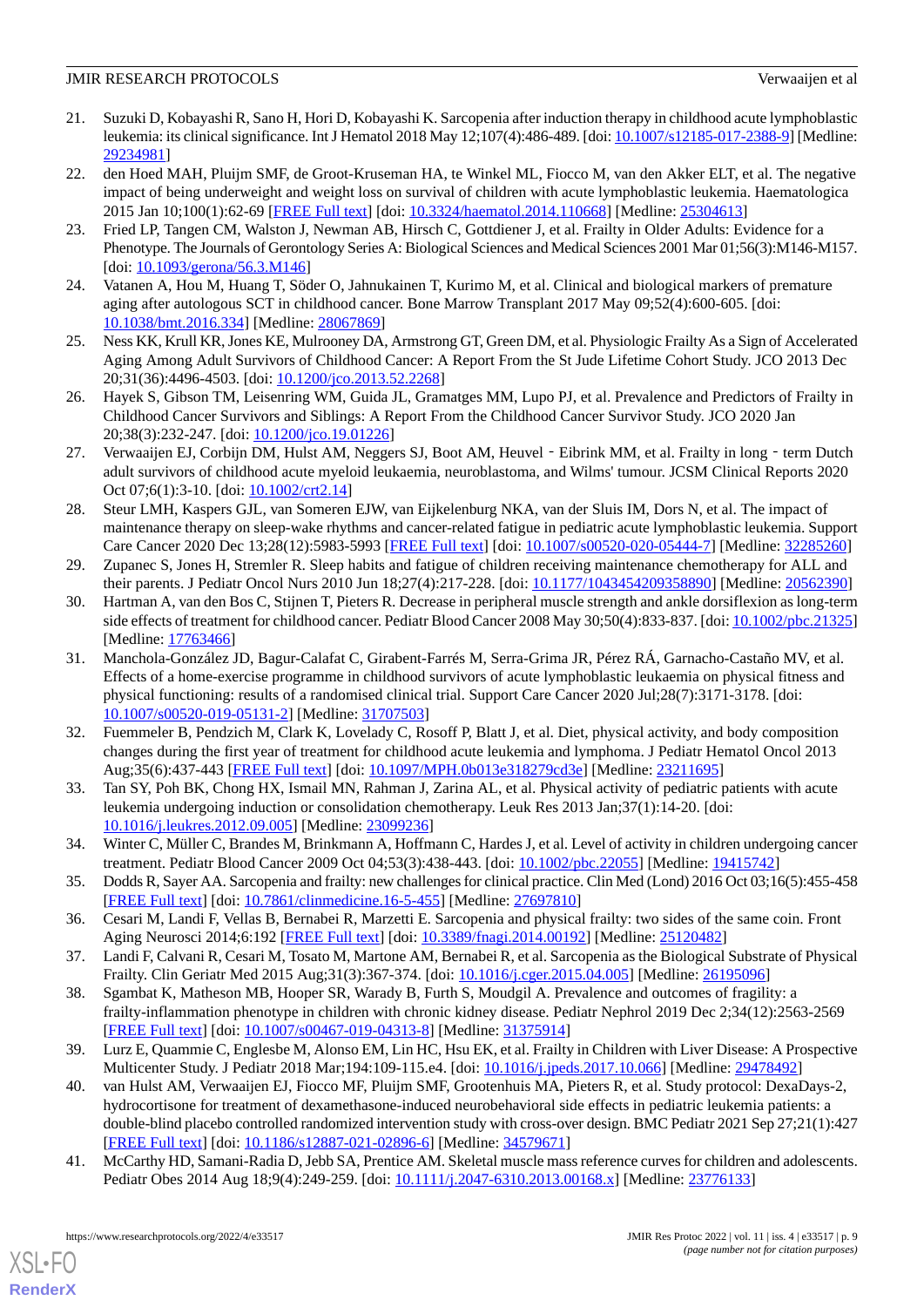- <span id="page-9-0"></span>42. Kabiri LS, Hernandez DC, Mitchell K. Reliability, Validity, and Diagnostic Value of a Pediatric Bioelectrical Impedance Analysis Scale. Child Obes 2015 Oct;11(5):650-655. [doi: [10.1089/chi.2014.0156\]](http://dx.doi.org/10.1089/chi.2014.0156) [Medline: [26332367\]](http://www.ncbi.nlm.nih.gov/entrez/query.fcgi?cmd=Retrieve&db=PubMed&list_uids=26332367&dopt=Abstract)
- <span id="page-9-1"></span>43. Chula de Castro JA, Lima TRD, Silva DAS. Body composition estimation in children and adolescents by bioelectrical impedance analysis: A systematic review. J Bodyw Mov Ther 2018 Jan;22(1):134-146. [doi: [10.1016/j.jbmt.2017.04.010](http://dx.doi.org/10.1016/j.jbmt.2017.04.010)] [Medline: [29332738](http://www.ncbi.nlm.nih.gov/entrez/query.fcgi?cmd=Retrieve&db=PubMed&list_uids=29332738&dopt=Abstract)]
- <span id="page-9-2"></span>44. Bohannon R, Wang Y, Bubela D, Gershon R. Handgrip Strength: A Population-Based Study of Norms and Age Trajectories for 3- to 17-Year-Olds. Pediatr Phys Ther 2017 Apr;29(2):118-123. [doi: [10.1097/PEP.0000000000000366\]](http://dx.doi.org/10.1097/PEP.0000000000000366) [Medline: [28350764](http://www.ncbi.nlm.nih.gov/entrez/query.fcgi?cmd=Retrieve&db=PubMed&list_uids=28350764&dopt=Abstract)]
- <span id="page-9-4"></span><span id="page-9-3"></span>45. van den Beld WA, van der Sanden GAC, Sengers RCA, Verbeek ALM, Gabreëls FJM. Validity and reproducibility of the Jamar dynamometer in children aged 4-11 years. Disabil Rehabil 2006 Dec 15;28(21):1303-1309. [doi: [10.1080/09638280600631047\]](http://dx.doi.org/10.1080/09638280600631047) [Medline: [17023377\]](http://www.ncbi.nlm.nih.gov/entrez/query.fcgi?cmd=Retrieve&db=PubMed&list_uids=17023377&dopt=Abstract)
- <span id="page-9-5"></span>46. Gąsior J, Pawłowski M, Jeleń P, Rameckers E, Williams C, Makuch R, et al. Test-Retest Reliability of Handgrip Strength Measurement in Children and Preadolescents. Int J Environ Res Public Health 2020 Oct 31;17(21):8026 [\[FREE Full text](https://www.mdpi.com/resolver?pii=ijerph17218026)] [doi: [10.3390/ijerph17218026](http://dx.doi.org/10.3390/ijerph17218026)] [Medline: [33142693](http://www.ncbi.nlm.nih.gov/entrez/query.fcgi?cmd=Retrieve&db=PubMed&list_uids=33142693&dopt=Abstract)]
- <span id="page-9-6"></span>47. Nielsen MKF, Christensen JF, Frandsen TL, Thorsteinsson T, Andersen LB, Christensen KB, et al. Testing physical function in children undergoing intense cancer treatment-a RESPECT feasibility study. Pediatr Blood Cancer 2018 Aug 09;65(8):e27100. [doi: [10.1002/pbc.27100\]](http://dx.doi.org/10.1002/pbc.27100) [Medline: [29741279\]](http://www.ncbi.nlm.nih.gov/entrez/query.fcgi?cmd=Retrieve&db=PubMed&list_uids=29741279&dopt=Abstract)
- <span id="page-9-7"></span>48. Gordijn MS, Suzanne Gordijn M, Cremers EMP, Kaspers GJL, Gemke RJBJ. Fatigue in children: reliability and validity of the Dutch PedsQL™ Multidimensional Fatigue Scale. Qual Life Res 2011 Oct 19;20(7):1103-1108 [[FREE Full text](http://europepmc.org/abstract/MED/21246290)] [doi: [10.1007/s11136-010-9836-9](http://dx.doi.org/10.1007/s11136-010-9836-9)] [Medline: [21246290\]](http://www.ncbi.nlm.nih.gov/entrez/query.fcgi?cmd=Retrieve&db=PubMed&list_uids=21246290&dopt=Abstract)
- <span id="page-9-8"></span>49. Varni JW, Burwinkle TM, Katz ER, Meeske K, Dickinson P. The PedsQL in pediatric cancer: reliability and validity of the Pediatric Quality of Life Inventory Generic Core Scales, Multidimensional Fatigue Scale, and Cancer Module. Cancer 2002 May 01;94(7):2090-2106 [\[FREE Full text\]](https://onlinelibrary.wiley.com/resolve/openurl?genre=article&sid=nlm:pubmed&issn=0008-543X&date=2002&volume=94&issue=7&spage=2090) [doi: [10.1002/cncr.10428](http://dx.doi.org/10.1002/cncr.10428)] [Medline: [11932914](http://www.ncbi.nlm.nih.gov/entrez/query.fcgi?cmd=Retrieve&db=PubMed&list_uids=11932914&dopt=Abstract)]
- <span id="page-9-9"></span>50. Gordijn MS, van Litsenburg RR, Gemke RJ, Huisman J, Bierings MB, Hoogerbrugge PM, et al. Sleep, fatigue, depression, and quality of life in survivors of childhood acute lymphoblastic leukemia. Pediatr Blood Cancer 2013 Mar 08;60(3):479-485. [doi: [10.1002/pbc.24261](http://dx.doi.org/10.1002/pbc.24261)] [Medline: [22887764\]](http://www.ncbi.nlm.nih.gov/entrez/query.fcgi?cmd=Retrieve&db=PubMed&list_uids=22887764&dopt=Abstract)
- <span id="page-9-10"></span>51. Williams EN, Carroll SG, Reddihough DS, Phillips BA, Galea MP. Dev Med Child Neurol 2005 Aug 14;47(8):518-524 [[FREE Full text](https://onlinelibrary.wiley.com/resolve/openurl?genre=article&sid=nlm:pubmed&issn=0012-1622&date=2005&volume=47&issue=8&spage=518)] [doi: [10.1017/s0012162205001027\]](http://dx.doi.org/10.1017/s0012162205001027) [Medline: [16108451](http://www.ncbi.nlm.nih.gov/entrez/query.fcgi?cmd=Retrieve&db=PubMed&list_uids=16108451&dopt=Abstract)]
- <span id="page-9-12"></span><span id="page-9-11"></span>52. Nicolini-Panisson RD, Donadio MVF. Normative values for the Timed 'Up and Go' test in children and adolescents and validation for individuals with Down syndrome. Dev Med Child Neurol 2014 May 08;56(5):490-497 [\[FREE Full text](https://doi.org/10.1111/dmcn.12290)] [doi: [10.1111/dmcn.12290\]](http://dx.doi.org/10.1111/dmcn.12290) [Medline: [24206424](http://www.ncbi.nlm.nih.gov/entrez/query.fcgi?cmd=Retrieve&db=PubMed&list_uids=24206424&dopt=Abstract)]
- <span id="page-9-13"></span>53. Nicolini-Panisson RD, Donadio MVF. Timed "Up & Go" test in children and adolescents. Rev. paul. pediatr 2013 Sep;31(3):377-383. [doi: [10.1590/s0103-05822013000300016\]](http://dx.doi.org/10.1590/s0103-05822013000300016)
- <span id="page-9-14"></span>54. Hofman A, Jaddoe VWV, Mackenbach JP, Moll HA, Snijders RFM, Steegers EAP, et al. Growth, development and health from early fetal life until young adulthood: the Generation R Study. Paediatr Perinat Epidemiol 2004 Jan;18(1):61-72. [doi: [10.1111/j.1365-3016.2003.00521.x\]](http://dx.doi.org/10.1111/j.1365-3016.2003.00521.x) [Medline: [14738548\]](http://www.ncbi.nlm.nih.gov/entrez/query.fcgi?cmd=Retrieve&db=PubMed&list_uids=14738548&dopt=Abstract)
- <span id="page-9-15"></span>55. Jaddoe VWV, van Duijn CM, Franco OH, van der Heijden AJ, van Iizendoorn MH, de Jongste JC, et al. The Generation R Study: design and cohort update 2012. Eur J Epidemiol 2012 Oct 20;27(9):739-756. [doi: [10.1007/s10654-012-9735-1](http://dx.doi.org/10.1007/s10654-012-9735-1)] [Medline: [23086283](http://www.ncbi.nlm.nih.gov/entrez/query.fcgi?cmd=Retrieve&db=PubMed&list_uids=23086283&dopt=Abstract)]
- <span id="page-9-16"></span>56. Wijtzes AI, Bouthoorn SH, Jansen W, Franco OH, Hofman A, Jaddoe VW, et al. Sedentary behaviors, physical activity behaviors, and body fat in 6-year-old children: the Generation R Study. Int J Behav Nutr Phys Act 2014 Aug 15;11(1):96.  $\left[$ doi:  $\frac{10.1186}{s12966-014-0096-x}\right]$
- <span id="page-9-17"></span>57. Vogels N, Westerterp K, Posthumus D, Rutters F, Westerterp-Plantenga M. Daily physical activity counts vs structured activity counts in lean and overweight Dutch children. Physiol Behav 2007 Dec 23;92(4):611-616. [doi: [10.1016/j.physbeh.2007.05.007\]](http://dx.doi.org/10.1016/j.physbeh.2007.05.007) [Medline: [17553536\]](http://www.ncbi.nlm.nih.gov/entrez/query.fcgi?cmd=Retrieve&db=PubMed&list_uids=17553536&dopt=Abstract)
- <span id="page-9-19"></span><span id="page-9-18"></span>58. Butte N, Watson K, Ridley K, Zakeri IF, McMurray RG, Pfeiffer KA, et al. A Youth Compendium of Physical Activities: Activity Codes and Metabolic Intensities. Med Sci Sports Exerc 2018 Feb;50(2):246-256 [[FREE Full text](http://europepmc.org/abstract/MED/28938248)] [doi: [10.1249/MSS.0000000000001430](http://dx.doi.org/10.1249/MSS.0000000000001430)] [Medline: [28938248](http://www.ncbi.nlm.nih.gov/entrez/query.fcgi?cmd=Retrieve&db=PubMed&list_uids=28938248&dopt=Abstract)]
- <span id="page-9-20"></span>59. Pereira AC, Ribeiro MG, Araújo APDQC. Timed motor function tests capacity in healthy children. Arch Dis Child 2016 Mar 13;101(2):147-151 [\[FREE Full text\]](http://adc.bmj.com/lookup/pmidlookup?view=long&pmid=26566688) [doi: [10.1136/archdischild-2014-307396\]](http://dx.doi.org/10.1136/archdischild-2014-307396) [Medline: [26566688](http://www.ncbi.nlm.nih.gov/entrez/query.fcgi?cmd=Retrieve&db=PubMed&list_uids=26566688&dopt=Abstract)]
- <span id="page-9-21"></span>60. Angelini C, Peterle E. Old and new therapeutic developments in steroid treatment in Duchenne muscular dystrophy. Acta Myol 2012 May;31(1):9-15 [[FREE Full text](http://europepmc.org/abstract/MED/22655511)] [Medline: [22655511](http://www.ncbi.nlm.nih.gov/entrez/query.fcgi?cmd=Retrieve&db=PubMed&list_uids=22655511&dopt=Abstract)]
- 61. Cruz-Jentoft AJ, Sayer AA. Sarcopenia. The Lancet 2019 Jun;393(10191):2636-2646. [doi: [10.1016/s0140-6736\(19\)31138-9\]](http://dx.doi.org/10.1016/s0140-6736(19)31138-9)
- 62. ter Beek L, Vanhauwaert E, Slinde F, Orrevall Y, Henriksen C, Johansson M, et al. Unsatisfactory knowledge and use of terminology regarding malnutrition, starvation, cachexia and sarcopenia among dietitians. Clin Nutr 2016 Dec;35(6):1450-1456. [doi: [10.1016/j.clnu.2016.03.023\]](http://dx.doi.org/10.1016/j.clnu.2016.03.023) [Medline: [27075318\]](http://www.ncbi.nlm.nih.gov/entrez/query.fcgi?cmd=Retrieve&db=PubMed&list_uids=27075318&dopt=Abstract)
- 63. Ooi PH, Thompson-Hodgetts S, Pritchard-Wiart L, Gilmour SM, Mager DR. Pediatric Sarcopenia: A Paradigm in the Overall Definition of Malnutrition in Children? JPEN J Parenter Enteral Nutr 2020 Mar 22;44(3):407-418. [doi: [10.1002/jpen.1681\]](http://dx.doi.org/10.1002/jpen.1681) [Medline: [31328301](http://www.ncbi.nlm.nih.gov/entrez/query.fcgi?cmd=Retrieve&db=PubMed&list_uids=31328301&dopt=Abstract)]